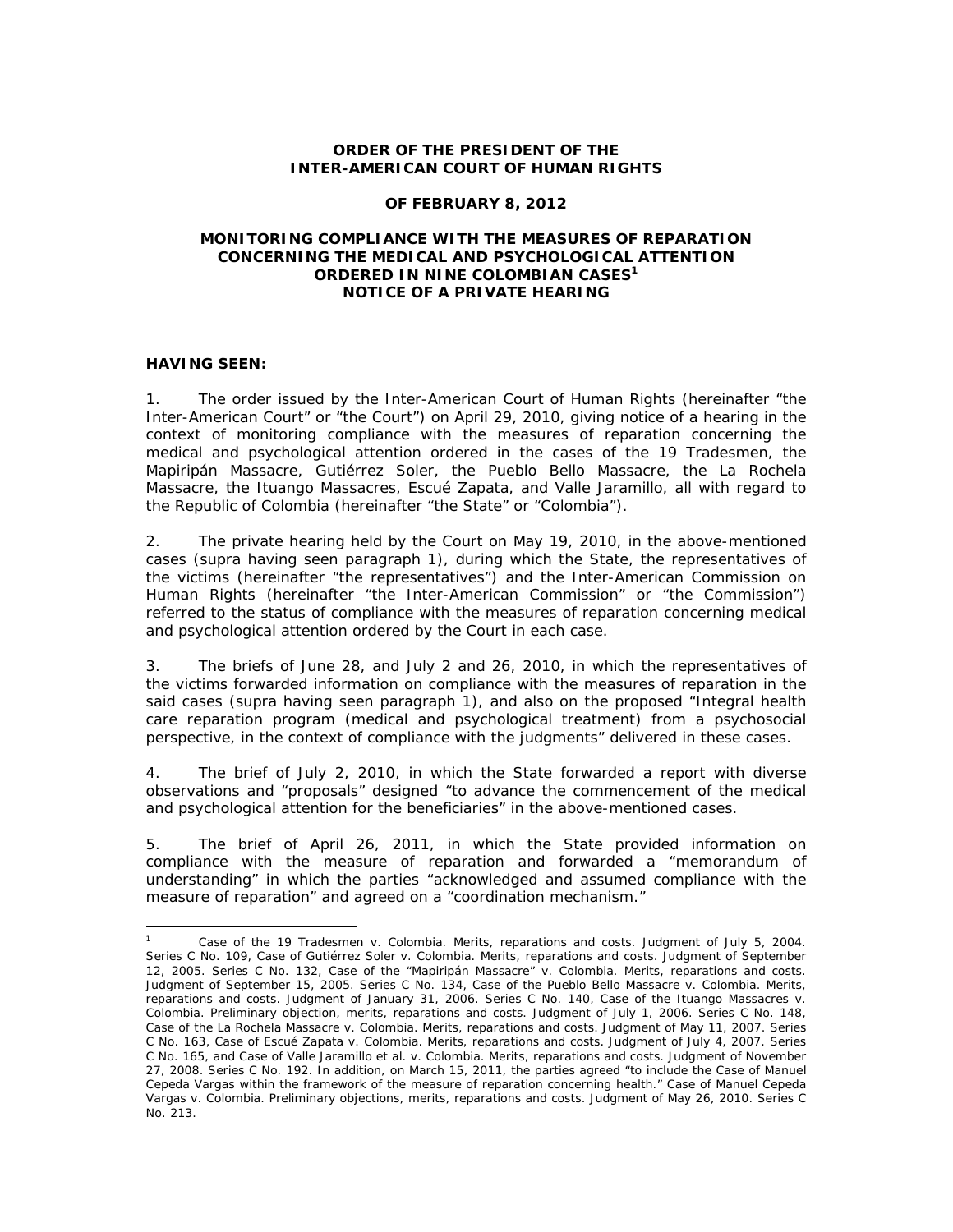6. The brief of August 22, 2011, in which the State presented a report on compliance with the measure of reparation concerning medical and psychological treatment and submitted the document entitled "Proposed initial method of attention to the victims."

7. The communications of May 6 and August 16, 2011, forwarded by Deycci Marcela Salgado Bolaños, daughter of Arturo Salgado Garzón, victim in the case of the *La Rochela Massacre v. Colombia*, in which she asked for the "support" of the Court in view of the "complex" health situation of her father and "the serious health conditions" of her aunt, María Sara Salgado.

8. The briefs of July 8 and October 3, 2011, in which the representatives presented observations on the State's report on compliance with the measure of reparation on medical and psychological attention in the nine Colombian cases (*supra* having seen paragraphs 5 and 6).

9. The briefs of August 16, 2010, June 22, 2011, and January 26, 2012, in which the Commission presented its observations on the State's report on medical and psychological attention in the nine Colombian cases.

# **CONSIDERING THAT:**

1. One of the inherent attributes of the jurisdictional functions of the Court is to monitor compliance with its decisions.

2. Colombia has been a State Party to the American Convention on Human Rights (hereinafter "the Convention" or "the American Convention") since July 31, 1973, and accepted the binding jurisdiction of the Court on June 21, 1985.

3. As established in Article 67 of the American Convention, the State must comply with the judgments of the Court fully and promptly. In addition, Article 68(1) of the American Convention stipulates that "[t]he States Parties to the Convention undertake to comply with the judgment of the Court in any case to which they are parties." To this end, the State must ensure implementation of the Court's decisions in its judgments at the domestic level. $2$ 

4. The States Parties to the Convention must ensure compliance with its provisions and their inherent effects (*effet utile*) within their respective domestic legal systems. This principle is applicable not only with regard to the substantive norms of human rights treaties (that is, those which contain provisions concerning the protected rights), but also with regard to procedural norms, such as those referring to compliance with the decisions of the Court. These obligations shall be interpreted and applied so that the protected guarantee is truly practical and effective, bearing in mind the special nature of human rights treaties.<sup>3</sup>

## *I. Implementation of the measure of reparation in 2010*

1. The private hearing on monitoring compliance held in relation to this measure of reparation (*supra* having seen paragraph 2) concluded with the commitment of the

 2 *Cf. Case of Baena Ricardo et al*. *Competence.* Judgment of November 28, 2003. Series C No. 104, para. 60 and *Case of the Pueblo Bello Massacre v. Colombia. Monitoring compliance with judgment.* Order of the Inter-American Court of Human Rights of January 23, 2012, third considering paragraph.

<sup>3</sup> *Cf. Case of Ivcher Bronstein v. Peru. Competence.* Judgment of the Inter-American Court of Human Rights of September 24, 1999, para. 37; *Case of Castañeda Gutman. Monitoring compliance with judgment*. Notice of a public hearing. Order of the President of the Inter-American Court of Human Rights, of January 18, 2002, fifth considering paragraph.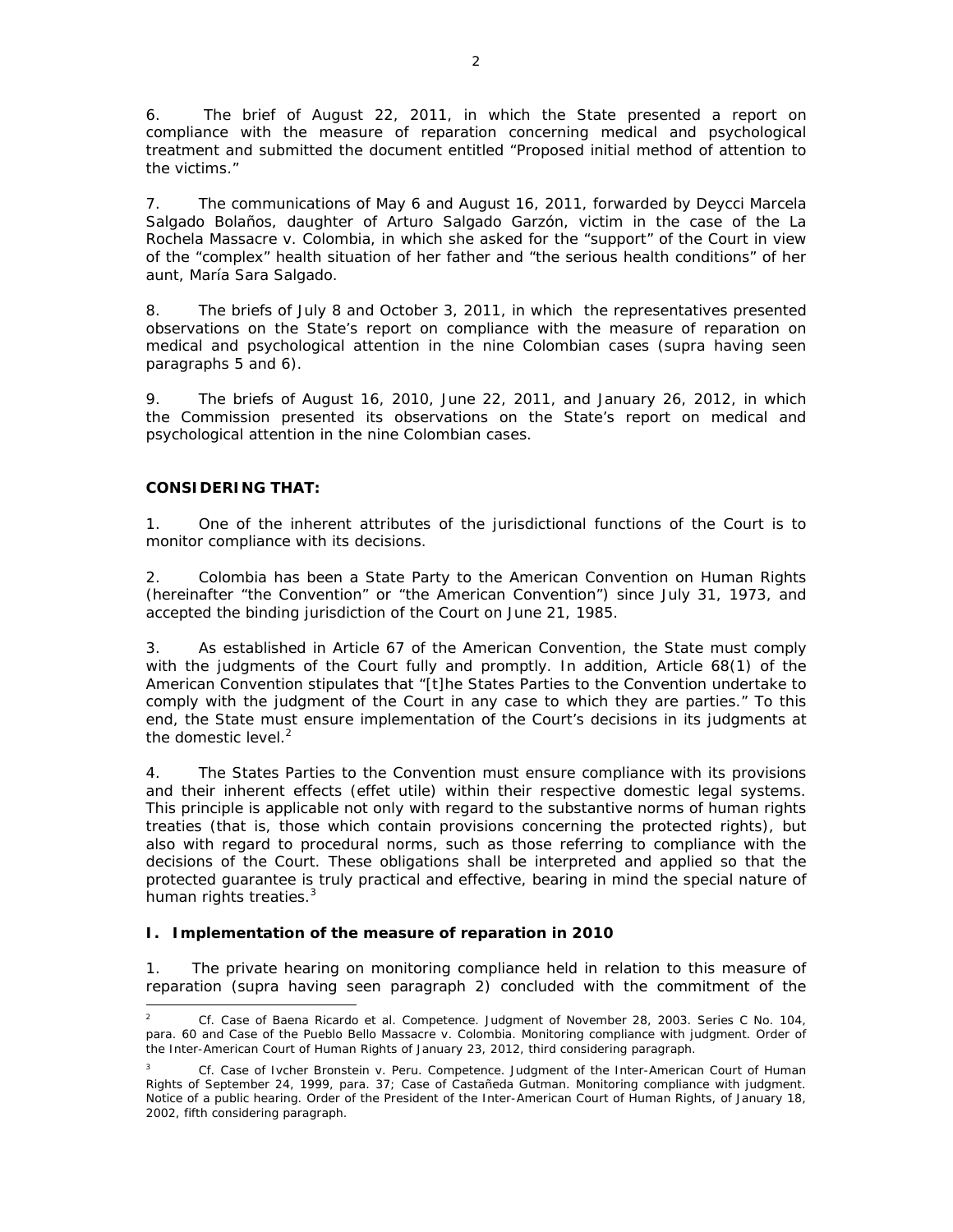parties to initiate a "process of *rapprochement*" and to present a "timetable for actions as well as substantive proposals" to settle the disputes that existed at that time.

2. On July 2, 2010, the representatives referred to the "proposal for implementation of the measures of reparation concerning medical and psychological attention" that they had forwarded to the State, and advised the Court that, "although they had delivered […] [this] proposed memorandum of understanding," they had not received "any observation or response."

3. On July 2, 2010, the State submitted to the Court a brief with "considerations" and "proposals […] aimed at initiating the provision of the service." In this document, the State indicated that:

- a) "Despite the State's willingness to comply fully with the measure of reparation," several obstacles to its implementation had arisen, above all: (i) "its innovative nature," and (ii) the institutional adjustments required to comply fully with the criteria established by the Court";
- b) The Ministries of Social Protection and of Foreign Affairs had been working to elaborate the "most appropriate methodological path" to implement the measure of reparation; however, various "concerns" had arisen following the final diagnostic reports presented by the non-governmental organizations. These concerns reflected aspects that made it difficult to comply with the measure" and which, in the State's opinion, "go beyond" its obligation "in the context of complying with what the Court ordered";
- c) Regarding the comments made by the representatives during the private hearing held on May 19, 2010, it indicated that: (i) the signature of the contract with CAPRECOM cannot be interpreted as "a way of delaying the start of the treatment stage"; (ii) regarding the "supposed limitation of the attention to the beneficiaries identified in the judgments," it indicated that, in compliance with the Court's rulings in the cases of the Mapiripán Massacre and the Pueblo Bello Massacre, it had included in the budget of the contract signed with CAPRECOM "resources that ensure the medical and psychological care of the beneficiaries to the extent that they are identified, and (iii) it has not disregarded the diagnoses made during the first stage of coordination," because "most" of the recommendations are reflected in the contract signed with CAPRECOM.
- d) It reiterated its "willingness and capacity" to initiate the treatment of the beneficiaries of the measure of reparation "by means of the interadministrative contract signed by the Ministry of Social Protection and the health care company, CAPRECOM." In addition, the State advised its intention of "reaching agreement on and coordinating" with the representatives a "mechanism to monitor the health care stage within the framework of [that] contract." To this end, it proposed "to request the support of the Pan-American Health Organization." Lastly, it urged the elaboration of a "simple informative manual" that included "the basic elements" that the beneficiaries, the authorities, and the health care providers should take into account, as well as the holding of "periodical evaluation meetings to identify problems" in the provision of the service.

5. On July 26, 2010, the representatives forwarded their proposed "Integral health care reparation program (medical and psychological treatment) from a psychosocial perspective, in the context of compliance with the judgments of the Inter-American Court in eight Colombian cases" (*supra* having seen paragraph 3). In this regard, they indicated that: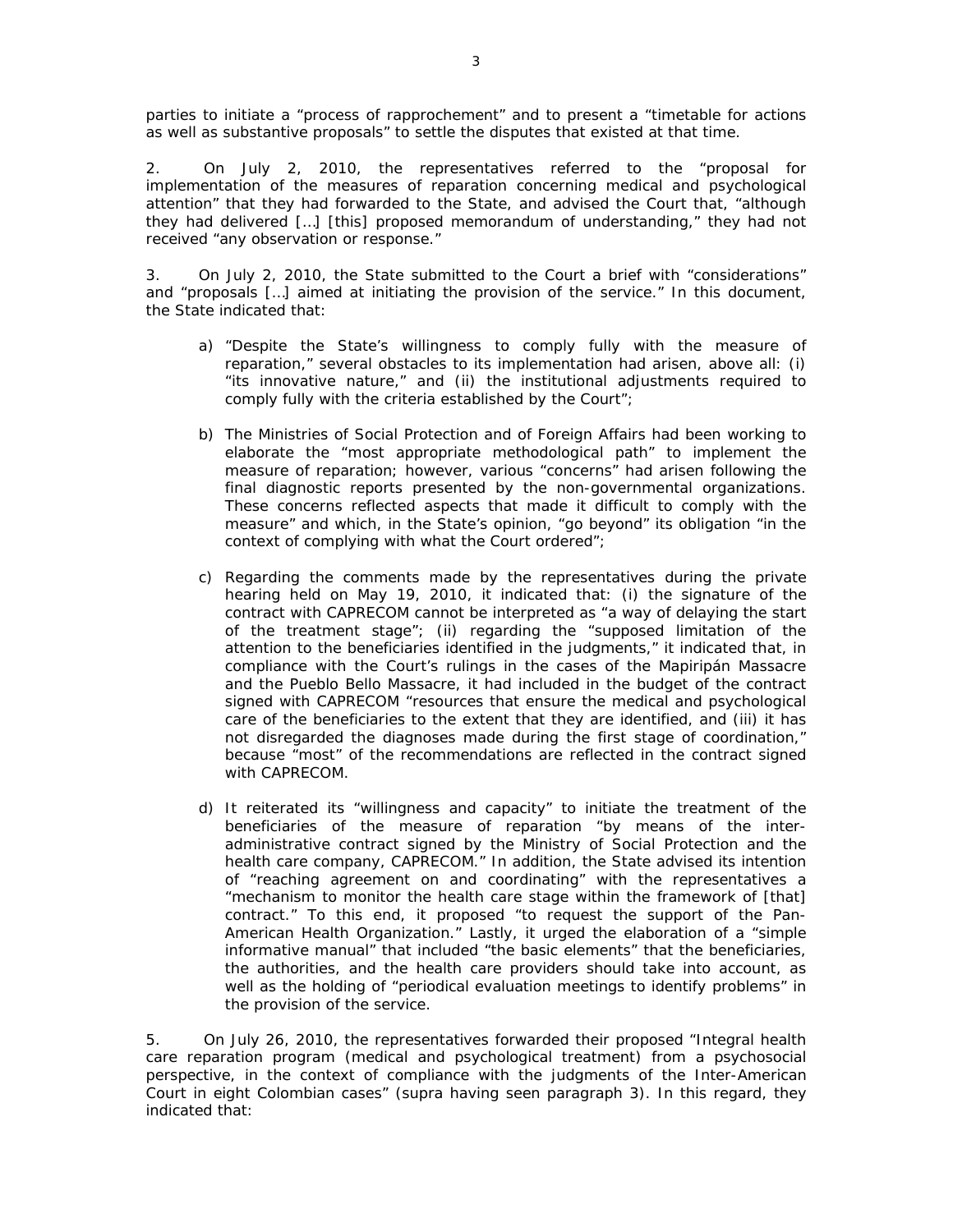- a) The State had "ignored the agreements and understandings on the way in which the required treatment should be provided […] based on the assessments […] that had been made," taking into account that the obligation to make reparation implies "ensuring a treatment that is able to act on the harm," and not merely providing "access to affiliation" in the health care system, which, far from being a reparation, constitutes a "State obligation";
- b) The State had not indicated how the reparation mechanism possesses "the integral dimensions required by the measure ordered" and maintained that the treatment must be implemented with a "psychosocial approach," which it explained "substantially and operationally" throughout its proposal;
- c) The State had disregarded "the consent of and coordination with the beneficiaries of the measure" and "the results of the initial assessment," and this had resulted in "a process of re-victimization that annuls the usefulness of the measure of reparation," and
- d) The State must provide attention that is: (i) preferential; (ii) free of charge; (iii) complete, and (iv) integral.

# *II. The coordination process during 2011*

6. The State indicated that, on December 9, 2010, the parties had agreed "to establish a committee in which, together, they [would] prepare a timetable of work following the signature of a memorandum of understanding […] with the central objective of making progress towards complying with the measure." On that occasion, the victims were advised that the above-mentioned contract with CAPRECOM was no longer valid.

7. On March 15, 2011, a "memorandum of understanding [was signed by the State and the representatives], by the representatives of the victims, the Director of the Human Rights and International Humanitarian Law Directorate of the Ministry of Foreign Affairs, and the Head of the International Relations and Cooperation Office of the Ministry of Social Protection" (*supra* having seen paragraph 5). Among other matters, the memorandum affirms that:

- a) The measure of reparation would be composed of two stages: (i) assessment and diagnosis, and (ii) treatment;
- b) "The implementation of the treatment stage would be defined by the parties [...] based on the framework of the General Social Security System for Health Care," in keeping with the criteria established by the Court, namely: "(i) priority; (ii) preferential; (iii) integral; (iv) cost-free; (v) prior informed consent; (vi) through specialized institutions; (vii) with the provisions of any medication required, and (viii) for the time necessary";
- c) Until the treatment stage is implemented, urgent cases would be attended as a priority;
- d) A "coordination committee" would be established in order to reach agreement on "the program to attend and treat the victims [of the eight cases], based on the proposal presented by the representatives." This committee would be composed of representatives of the State, $4$  the victims, $5$  and the

j

5

<sup>4</sup> A representative of the Ministry of Social Protection, of the Ministry of Foreign Affairs, and of the National Health Superintendence will act on behalf of the State.

A victim from each case will be a member of the coordination committee.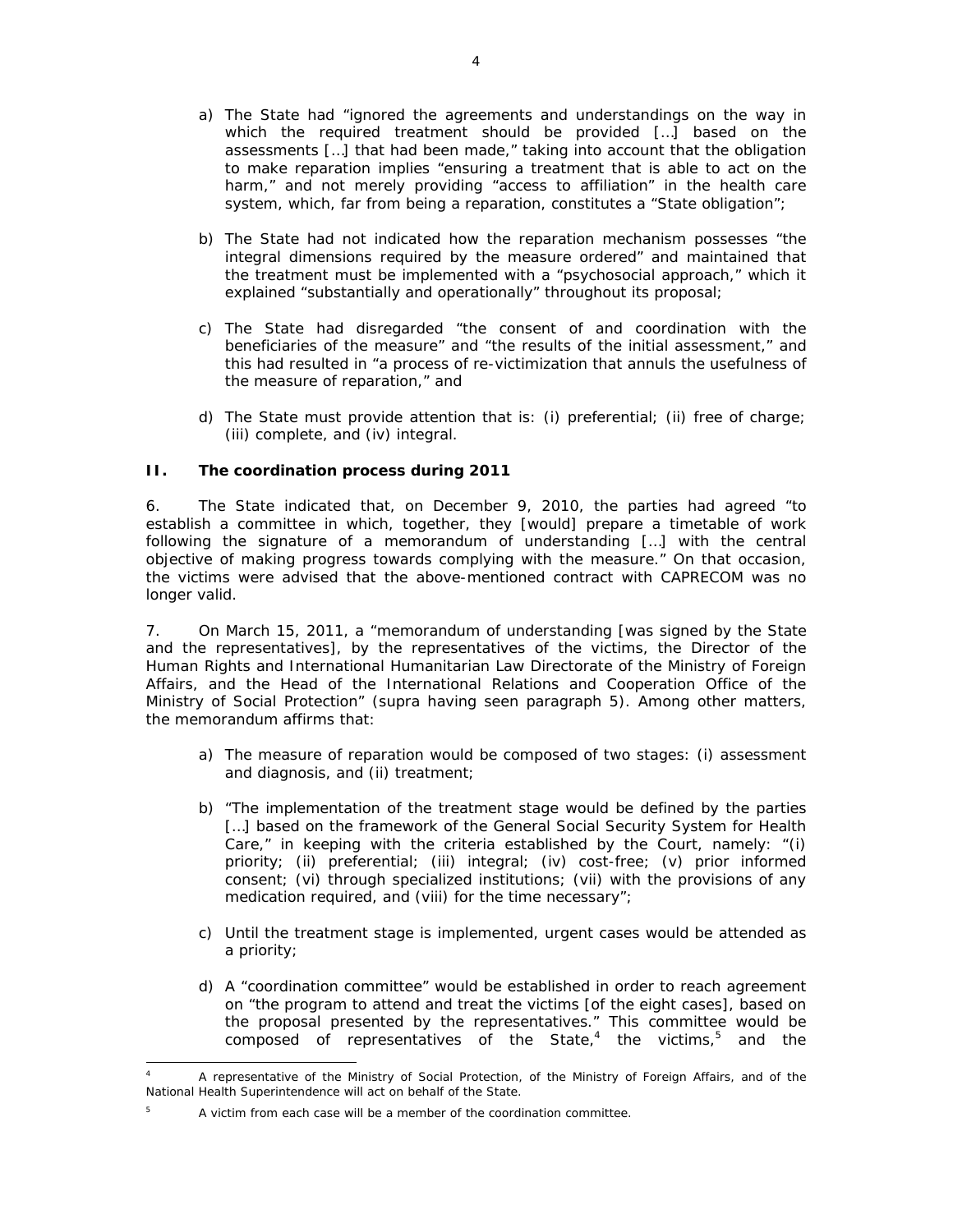representatives of the victims.<sup>6</sup> The committee's mandate "would be exercised for an initial period of two months," during which the parties would "define the program of attention and treatment of the victims and a timetable for its implementation," to be sent to the Court "within two months, at the most, of the date of signature of the memorandum."

8. On April 26, 2011, the State submitted a document entitled "Memorandum of understanding concerning compliance with the judgments of the Inter-American Court of Human Rights. Measure of medical and psychological attention" and another document entitled "Road map for attention to victims," in which it indicated the proposals for the State's implementation of the measures (*supra* having seen paragraph 5).

9. On June 22, 2011, the Commission indicated that the State had "failed to explain to what extent […] the recommendations of the assessment reports prepared [by the non-governmental organizations] would be applied at the treatment stage." Similarly, the Commission stated that the State had not referred to "the differentiated impact on the beneficiaries of the measure compared to the other users of the social security" system, or the "path to follow for urgent cases." Lastly, the Commission recalled that "the principle that should guide implementation […] of reparations is effectiveness," and that the State should not confuse "the provision of social services that it provides to the individual, with the reparations to which the victims of human rights violations have a right."

10. On July 11, 2011, the representatives indicated that the State "had again failed to comply with the agreements" regarding the meetings established, as well as the substantive agreements signed by the parties during previous meetings. On this last point, they considered that "the document entitle 'Road map for attention' did not respond to the previously agreed criteria," because "it is not a special urgency mechanism for victims of human rights violations," and "its contents, reproduce, [or] at most summarize, the same procedure of individual insurance coverage and access to health care services established for all Colombians under the General Social Security System." The representatives maintained that "the major obstacle [to the implementation of the measure of reparation] relates to the reluctance and inexperience of the officials responsible for preparing the proposal" and they called attention to the effect of re-victimization that "the State's numerous and unjustifiable delays over the course of […] six years" have caused to the victims.

11. On August 22, 2011, the State described the progress made in the implementation of the coordination process following the declarations of "disagreement [...] [by] the representatives," owing to the "supposed non-compliance of the Ministry of Social Protection with what was agreed in [… the] memorandum [of understanding]." In this context, the State forwarded "a new proposal for the road map for attending priority cases, and also those that can be included in group with addictions." In the proposal, the State specified that:

- a) The road map for attention seeks "to ensure that the victims can access the Colombian General Social Security System for Health Care." In this regard, they will have access to the provisions of health services through "an insurance plan";
- b) The "general elements" of the proposal are: (i) to provide "coverage to all the victims"; (ii) to ensure free choice of the Health Care Enterprise (hereinafter "EPS"); (iii) to equalize the benefit plans of the beneficiaries who have a subsidized regime [for those who are unable to pay] to those who are affiliated to the contributive regime. Regarding the services that are not

j 6

A representative of each non-governmental organization accredited to the Court.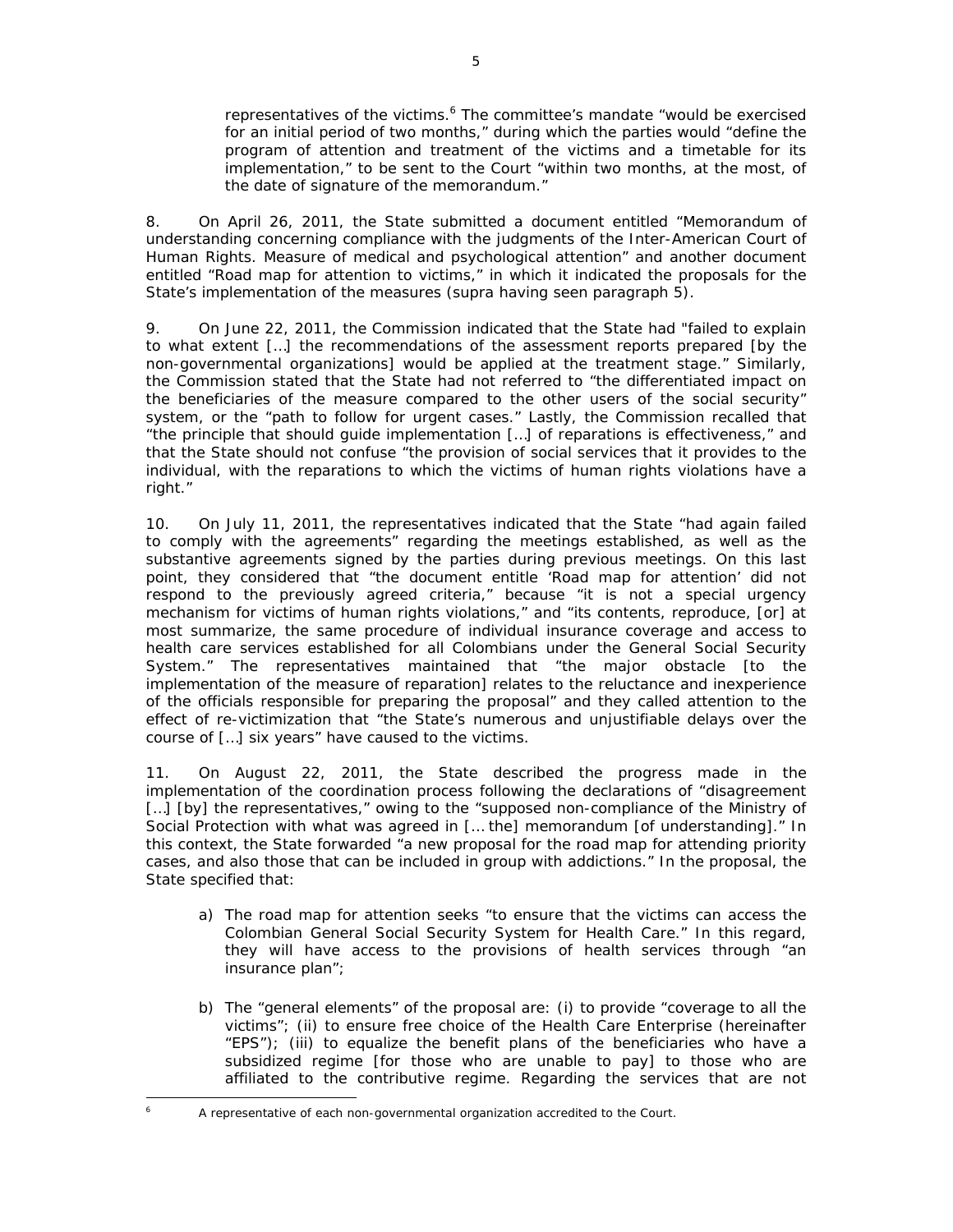included in the compulsory health plan of the contributive regime (hereinafter "POS-C"), "they will be covered by a process of insuring them with each  $EPS$ "; (iv) "the beneficiaries of the Court's judgments" will be exempt from payment of the financial contribution known as the "moderating quota" when they use the health care services they require, in accordance with domestic law. Likewise, they will be exempt from paying "co-payments," understood as the "financial contribution corresponding to part of the cost of the service required"; (v) the victims who are part of the contributive regime must continue "making their regular contributions to the health system"; (vi) "identification of each EPS that will be given a program of preferential attention for beneficiaries of the judgments of the Court"; (vii) creation of a working team by the Ministry of Social Protection "to train the beneficiaries in the use of the system," to supervise and evaluate the provision of the services, and "to design and measure attention, satisfaction and quality indicators";

- c) The "prior actions" will be: (i) the precise identification of "the beneficiaries of the nine judgments," in order "to carry out a validation with the Affiliates' Database (hereinafter "BDUA") in order to detect the population that needs to be affiliated," to identify the beneficiaries as "users belonging to 'preferential groups'" and to train the EPS in attending to this type of groups; (ii) insurance coverage according to the situation of "not affiliated," "affiliated to the subsidized regime," "affiliated to the contributive regime," or "affiliated to a special regime," as well as the "harmonization [with the] contributive benefits plan for those who are affiliated to the subsidized regime";
- d) In order to "use the health care services," the beneficiary must "request […] an appointment" and come to the Health Care Institution (hereinafter "IPS") for "an initial general examination." If the beneficiary should require, "the provision of more complex health care services, he or she must be referred [...] to the institutions of second and/or third level of care";
- e) For the "provision of emergency health services," the beneficiary must "go immediately to the nearest IPS" and, following attention, the beneficiary's "affiliation to the system will be verified," and
- f) For treatment of addictions, the beneficiary must "go to the IPS […] for an initial general examination" and, subsequently, the "EPS […] will determine a treatment program through specialized institutions."

12. On October 3, 2011, the representatives of the victims indicated that "it was not pertinent […] to submit observations" on the State's proposal, because it "had not been approved by the parties and [continues to be] the subject of discussions." They indicated that the State's proposal "does not incorporate progress in the attention to victims; still contains provisions that increase administrative procedures, […] and reveals difficulties to ensure access to all the beneficiaries of the measure."

13. On January 26, 2012, the Commission indicated "its concern" because "once again, the State fails to provide information [...] on the differentiated impact on the beneficiaries of the measure compared to the other users of the social security system," as well as the description "of the road map for urgent cases." The Commission observed that "it cannot be inferred from the information provided that rapid and immediate assistance is being provided to the beneficiaries." In addition, it maintained that "it appears that the prior diagnoses are not being taken into account," and that it is unclear whether "those responsible for the treatment have "the specialization required by each individual, or group of individuals, personally." Lastly, it considered that it would be